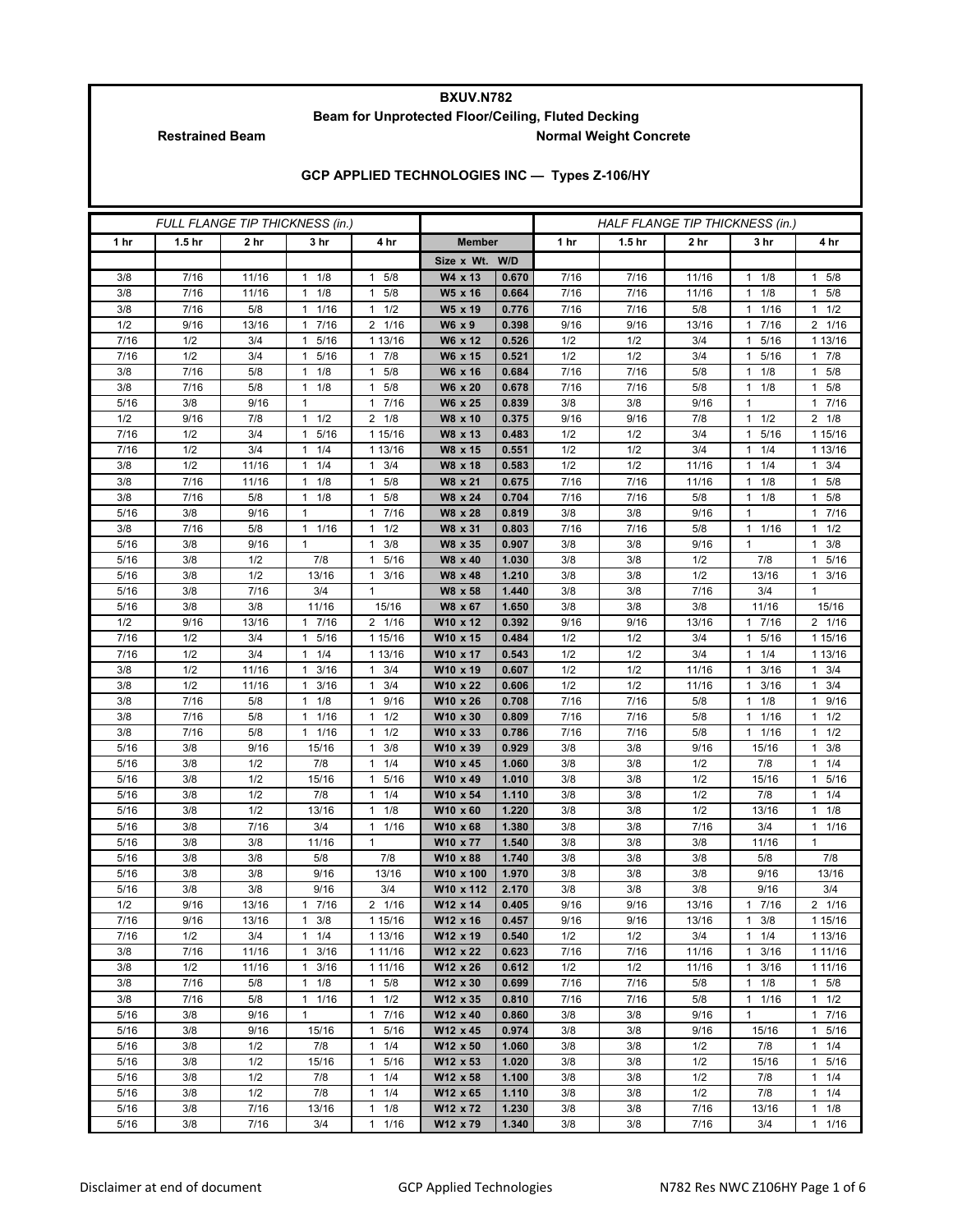| FULL FLANGE TIP THICKNESS (in.) |                   |                 |                      |                                     | HALF FLANGE TIP THICKNESS (in.) |                |            |                   |                 |                      |                     |
|---------------------------------|-------------------|-----------------|----------------------|-------------------------------------|---------------------------------|----------------|------------|-------------------|-----------------|----------------------|---------------------|
| 1 <sub>hr</sub>                 | 1.5 <sub>hr</sub> | 2 <sub>hr</sub> | 3 <sub>hr</sub>      | 4 hr                                | <b>Member</b>                   |                | 1 hr       | 1.5 <sub>hr</sub> | 2 <sub>hr</sub> | 3 hr                 | 4 hr                |
|                                 |                   |                 |                      |                                     | Size x Wt. W/D                  |                |            |                   |                 |                      |                     |
| 5/16                            | 3/8               | 7/16            | 11/16                | $\mathbf{1}$                        | W12 x 87                        | 1.470          | 3/8        | 3/8               | 7/16            | 11/16                | 1                   |
| 5/16                            | 3/8               | 3/8             | 11/16                | 15/16                               | W12 x 96                        | 1.610          | 3/8        | 3/8               | 3/8             | 11/16                | 15/16               |
| 5/16                            | 3/8               | 3/8             | 5/8                  | 7/8                                 | W12 x 106                       | 1.770          | 3/8        | 3/8               | 3/8             | 5/8                  | 7/8                 |
| 5/16                            | 3/8               | 3/8             | 9/16                 | 13/16                               | W12 x 120                       | 1.990          | 3/8        | 3/8               | 3/8             | 9/16                 | 13/16               |
| 5/16                            | 3/8               | 3/8             | 9/16                 | 3/4                                 | W12 x 136                       | 2.230          | 3/8        | 3/8               | 3/8             | 9/16                 | 3/4                 |
| 5/16                            | 3/8               | 3/8             | 1/2                  | 11/16                               | W12 x 152                       | 2.450          | 3/8        | 3/8               | 3/8             | 1/2                  | 11/16               |
| 5/16                            | 3/8               | 3/8             | 7/16                 | 5/8                                 | W12 x 170                       | 2.720          | 3/8        | 3/8               | 3/8             | 7/16                 | 5/8                 |
| 5/16<br>5/16                    | 3/8<br>3/8        | 3/8<br>3/8      | 7/16                 | 5/8                                 | W12 x 190<br>W12 x 210          | 3.000<br>3.270 | 3/8<br>3/8 | 3/8               | 3/8             | 7/16<br>3/8          | 5/8                 |
| 5/16                            | 3/8               | 3/8             | 3/8<br>3/8           | 9/16<br>1/2                         | W12 x 230                       | 3.550          | 3/8        | 3/8<br>3/8        | 3/8<br>3/8      | 3/8                  | 9/16<br>1/2         |
| 5/16                            | 3/8               | 3/8             | 3/8                  | 1/2                                 | W12 x 252                       | 3.840          | 3/8        | 3/8               | 3/8             | 3/8                  | 1/2                 |
| 5/16                            | 3/8               | 3/8             | 3/8                  | 7/16                                | W12 x 279                       | 4.190          | 3/8        | 3/8               | 3/8             | 3/8                  | 7/16                |
| 5/16                            | 3/8               | 3/8             | 3/8                  | 7/16                                | W12 x 305                       | 4.490          | 3/8        | 3/8               | 3/8             | 3/8                  | 7/16                |
| 5/16                            | 3/8               | 3/8             | 3/8                  | 3/8                                 | W12 x 336                       | 4.850          | 3/8        | 3/8               | 3/8             | 3/8                  | 3/8                 |
| 7/16                            | 1/2               | 3/4             | 5/16<br>1            | 1 13/16                             | W14 x 22                        | 0.534          | 1/2        | 1/2               | 3/4             | 5/16                 | 1 13/16             |
| 3/8                             | 7/16              | 11/16           | 3/16<br>1            | 1 11/16                             | W14 x 26                        | 0.628          | 7/16       | 7/16              | 11/16           | 3/16<br>1            | 1 1 1 / 16          |
| 3/8                             | 7/16              | 11/16           | 3/16<br>$\mathbf{1}$ | 1 11/16                             | W14 x 30                        | 0.644          | 7/16       | 7/16              | 11/16           | 3/16<br>1            | 1 1 1 / 16          |
| 3/8                             | 7/16              | 5/8             | $1 \t1/8$            | 9/16<br>$\mathbf{1}$                | W14 x 34                        | 0.725          | 7/16       | 7/16              | 5/8             | $1 \t1/8$            | 1 9/16              |
| 3/8                             | 7/16              | 5/8             | 1 1/16               | 1/2<br>1                            | W14 x 38                        | 0.809          | 7/16       | 7/16              | 5/8             | 1 1/16               | $1 \t1/2$           |
| 5/16                            | 3/8               | 9/16            | $\mathbf{1}$         | 7/16<br>$\mathbf{1}$                | W14 x 43                        | 0.874          | 3/8        | 3/8               | 9/16            | 1                    | 1 7/16              |
| 5/16                            | 3/8               | 9/16            | 15/16                | 5/16<br>$\mathbf{1}$                | W14 x 48                        | 0.970          | 3/8        | 3/8               | 9/16            | 15/16                | 1 5/16              |
| 5/16                            | 3/8               | 1/2             | 7/8                  | 1/4<br>$\mathbf{1}$                 | W14 x 53                        | 1.060          | 3/8        | 3/8               | 1/2             | 7/8                  | $1 \t1/4$           |
| 5/16                            | 3/8               | 1/2             | 7/8                  | 1/4<br>1                            | W14 x 61                        | 1.100          | 3/8        | 3/8               | 1/2             | 7/8                  | $1 \t1/4$           |
| 5/16                            | 3/8               | 1/2             | 13/16                | 1/8<br>$\mathbf{1}$                 | $W14 \times 68$                 | 1.220          | 3/8        | 3/8               | 1/2             | 13/16                | $1 \t1/8$           |
| 5/16                            | 3/8               | 7/16            | 3/4                  | 1/16<br>1                           | W14 x 74                        | 1.320          | 3/8        | 3/8               | 7/16            | 3/4                  | $1 \t1/16$          |
| 5/16<br>5/16                    | 3/8<br>3/8        | 7/16<br>7/16    | 3/4<br>3/4           | $\mathbf{1}$<br>$\mathbf{1}$<br>1/8 | W14 x 82<br>W14 x 90            | 1.450<br>1.310 | 3/8<br>3/8 | 3/8<br>3/8        | 7/16<br>7/16    | 3/4<br>3/4           | 1<br>$1 \t1/8$      |
| 5/16                            | 3/8               | 7/16            | 3/4                  | 1/16<br>$\mathbf{1}$                | W14 x 99                        | 1.430          | 3/8        | 3/8               | 7/16            | 3/4                  | 11/16               |
| 5/16                            | 3/8               | 3/8             | 11/16                | $\mathbf{1}$                        | W14 x 109                       | 1.570          | 3/8        | 3/8               | 3/8             | 11/16                | $\mathbf{1}$        |
| 5/16                            | 3/8               | 3/8             | 5/8                  | 15/16                               | W14 x 120                       | 1.710          | 3/8        | 3/8               | 3/8             | 5/8                  | 15/16               |
| 5/16                            | 3/8               | 3/8             | 5/8                  | 7/8                                 | W14 x 132                       | 1.890          | 3/8        | 3/8               | 3/8             | 5/8                  | 7/8                 |
| 5/16                            | 3/8               | 3/8             | 9/16                 | 13/16                               | W14 x 145                       | 1.990          | 3/8        | 3/8               | 3/8             | 9/16                 | 13/16               |
| 5/16                            | 3/8               | 3/8             | 9/16                 | 3/4                                 | W14 x 159                       | 2.160          | 3/8        | 3/8               | 3/8             | 9/16                 | 3/4                 |
| 5/16                            | 3/8               | 3/8             | 1/2                  | 11/16                               | W14 x 176                       | 2.380          | 3/8        | 3/8               | 3/8             | 1/2                  | 11/16               |
| 5/16                            | 3/8               | 3/8             | 1/2                  | 11/16                               | W14 x 193                       | 2.600          | 3/8        | 3/8               | 3/8             | 1/2                  | 11/16               |
| 5/16                            | 3/8               | 3/8             | 7/16                 | 5/8                                 | W14 x 211                       | 2.810          | 3/8        | 3/8               | 3/8             | 7/16                 | 5/8                 |
| 5/16                            | 3/8               | 3/8             | 7/16                 | 9/16                                | W14 x 233                       | 3.080          | 3/8        | 3/8               | 3/8             | 7/16                 | 9/16                |
| 5/16                            | 3/8               | 3/8             | 3/8                  | 9/16                                | W14 x 257                       | 3.360          | 3/8        | 3/8               | 3/8             | 3/8                  | 9/16                |
| 5/16                            | 3/8               | 3/8             | 3/8                  | 1/2                                 | W14 x 283                       | 3.660          | 3/8        | 3/8               | 3/8             | 3/8                  | 1/2                 |
| 5/16                            | 3/8               | 3/8             | 3/8                  | 1/2                                 | W14 x 311                       | 3.980          | 3/8        | 3/8               | 3/8             | 3/8                  | 1/2                 |
| 5/16                            | 3/8               | 3/8             | 3/8                  | 7/16                                | W14 x 342                       | 4.320          | 3/8        | 3/8               | 3/8             | 3/8                  | 7/16                |
| 5/16                            | 3/8               | 3/8             | 3/8                  | 7/16                                | W14 x 370                       | 4.630          | 3/8        | 3/8               | 3/8             | 3/8                  | 7/16                |
| 5/16<br>5/16                    | 3/8<br>3/8        | 3/8<br>3/8      | 3/8<br>3/8           | 3/8<br>3/8                          | W14 x 398<br>W14 x 426          | 4.930<br>5.210 | 3/8<br>3/8 | 3/8<br>3/8        | 3/8<br>3/8      | 3/8<br>3/8           | 3/8<br>3/8          |
| 5/16                            | 3/8               | 3/8             | 3/8                  | 3/8                                 | W14 x 455                       | 5.530          | 3/8        | 3/8               | 3/8             | 3/8                  | 3/8                 |
| 5/16                            | 3/8               | 3/8             | 3/8                  | 3/8                                 | W14 x 500                       | 5.950          | 3/8        | 3/8               | 3/8             | 3/8                  | 3/8                 |
| 5/16                            | 3/8               | 3/8             | 3/8                  | 3/8                                 | W14 x 550                       | 6.430          | 3/8        | 3/8               | 3/8             | 3/8                  | 3/8                 |
| 5/16                            | 3/8               | 3/8             | 3/8                  | 3/8                                 | W14 x 605                       | 6.960          | 3/8        | 3/8               | 3/8             | 3/8                  | 3/8                 |
| 5/16                            | 3/8               | 3/8             | 3/8                  | 3/8                                 | W14 x 665                       | 7.490          | 3/8        | 3/8               | 3/8             | 3/8                  | 3/8                 |
| 5/16                            | 3/8               | 3/8             | 3/8                  | 3/8                                 | W14 x 730                       | 8.080          | 3/8        | 3/8               | 3/8             | 3/8                  | 3/8                 |
| 7/16                            | 1/2               | 3/4             | 1/4<br>1             | 1 13/16                             | W16 x 26                        | 0.558          | 1/2        | 1/2               | 3/4             | 1/4<br>1             | 1 13/16             |
| 3/8                             | 7/16              | 11/16           | 3/16<br>$\mathbf{1}$ | 5/8<br>$\mathbf{1}$                 | W16 x 31                        | 0.661          | 7/16       | 7/16              | 11/16           | 3/16<br>$\mathbf{1}$ | 1 5/8               |
| 3/8                             | 7/16              | 5/8             | $1 \t1/8$            | $\mathbf{1}$<br>5/8                 | W16 x 36                        | 0.702          | 7/16       | 7/16              | 5/8             | $1 \t1/8$            | 1 5/8               |
| 3/8                             | 7/16              | 5/8             | 1/16<br>$\mathbf{1}$ | 1/2<br>$\mathbf{1}$                 | W16 x 40                        | 0.780          | 7/16       | 7/16              | 5/8             | 1/16<br>$\mathbf{1}$ | $1 \t1/2$           |
| 5/16                            | 3/8               | 9/16            | $\mathbf{1}$         | $\mathbf{1}$<br>7/16                | W16 x 45                        | 0.870          | 3/8        | 3/8               | 9/16            | $\mathbf{1}$         | 17/16               |
| 5/16                            | 3/8               | 9/16            | 15/16                | $\mathbf{1}$<br>5/16                | W16 x 50                        | 0.962          | 3/8        | 3/8               | 9/16            | 15/16                | 1 5/16              |
| 5/16                            | 3/8               | 1/2             | 7/8                  | 1/4<br>$\mathbf{1}$                 | W16 x 57                        | 1.090          | 3/8        | 3/8               | 1/2             | 7/8                  | $1 \t1/4$           |
| 5/16                            | 3/8               | 1/2             | 7/8                  | 1/4<br>$\mathbf{1}$                 | W16 x 67                        | 1.090          | 3/8        | 3/8               | 1/2             | 7/8                  | $1 \t1/4$           |
| 5/16<br>5/16                    | 3/8<br>3/8        | 7/16<br>7/16    | 13/16<br>3/4         | 1/8<br>$\mathbf{1}$<br>$1 \t1/16$   | W16 x 77                        | 1.250<br>1.430 | 3/8<br>3/8 | 3/8<br>3/8        | 7/16<br>7/16    | 13/16<br>3/4         | $1 \t1/8$           |
| 5/16                            | 3/8               | 3/8             | 11/16                | 15/16                               | W16 x 89<br>W16 x 100           | 1.590          | 3/8        | 3/8               | 3/8             | 11/16                | $1 \t1/16$<br>15/16 |
| 3/8                             | 7/16              | 11/16           | 1/8<br>1             | 5/8<br>1                            | W18 x 35                        | 0.672          | 7/16       | 7/16              | 11/16           | 1/8<br>1             | $1 \t5/8$           |
| 3/8                             | 7/16              | 5/8             | 1/16<br>1            | 1/2<br>1                            | W18 x 40                        | 0.768          | 7/16       | 7/16              | 5/8             | 1/16<br>1            | $1 \t1/2$           |
| 5/16                            | 3/8               | 9/16            | $\mathbf{1}$         | 7/16<br>$\mathbf{1}$                | W18 x 46                        | 0.876          | 3/8        | 3/8               | 9/16            | $\mathbf{1}$         | 17/16               |
|                                 |                   |                 |                      |                                     |                                 |                |            |                   |                 |                      |                     |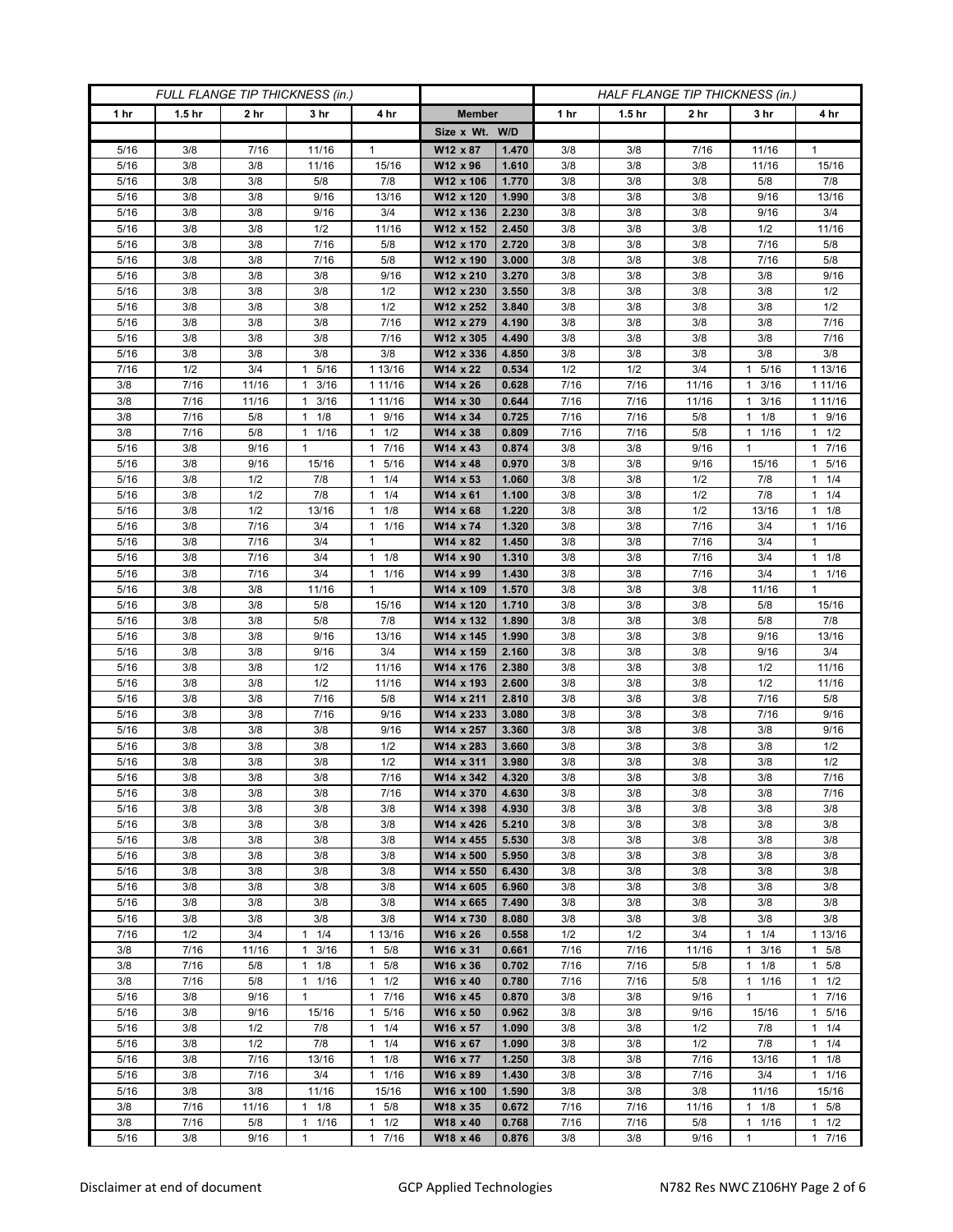| FULL FLANGE TIP THICKNESS (in.) |                   |                 |                 |                                              |                        |                |            |                   | HALF FLANGE TIP THICKNESS (in.) |                 |                         |  |  |
|---------------------------------|-------------------|-----------------|-----------------|----------------------------------------------|------------------------|----------------|------------|-------------------|---------------------------------|-----------------|-------------------------|--|--|
| 1 hr                            | 1.5 <sub>hr</sub> | 2 <sub>hr</sub> | 3 <sub>hr</sub> | 4 hr                                         | <b>Member</b>          |                | 1 hr       | 1.5 <sub>hr</sub> | 2 <sub>hr</sub>                 | 3 hr            | 4 hr                    |  |  |
|                                 |                   |                 |                 |                                              | Size x Wt. W/D         |                |            |                   |                                 |                 |                         |  |  |
| 5/16                            | 3/8               | 9/16            | 1               | 7/16<br>$\mathbf{1}$                         | W18 x 50               | 0.880          | 3/8        | 3/8               | 9/16                            | 1               | 17/16                   |  |  |
| 5/16                            | 3/8               | 9/16            | 15/16           | 5/16<br>$\mathbf{1}$                         | W18 x 55               | 0.963          | 3/8        | 3/8               | 9/16                            | 15/16           | 5/16<br>$\mathbf{1}$    |  |  |
| 5/16                            | 3/8               | 1/2             | 7/8             | 1/4<br>$\mathbf{1}$                          | W18 x 60               | 1.040          | 3/8        | 3/8               | 1/2                             | 7/8             | $1 \t1/4$               |  |  |
| 5/16                            | 3/8               | 1/2             | 7/8             | 3/16<br>1                                    | W18 x 65               | 1.130          | 3/8        | 3/8               | 1/2                             | 7/8             | 3/16<br>1               |  |  |
| 5/16                            | 3/8               | 1/2             | 13/16           | $\mathbf{1}$<br>1/8                          | W18 x 71               | 1.220          | 3/8        | 3/8               | 1/2                             | 13/16           | $1 \t1/8$               |  |  |
| 5/16                            | 3/8               | 1/2             | 7/8             | 3/16<br>$\mathbf{1}$                         | W18 x 76               | 1.130          | 3/8        | 3/8               | 1/2                             | 7/8             | $1 \t3/16$              |  |  |
| 5/16                            | 3/8               | 7/16            | 13/16           | 1/8<br>1                                     | W18 x 86               | 1.270          | 3/8        | 3/8               | 7/16                            | 13/16           | $1 \t1/8$               |  |  |
| 5/16                            | 3/8               | 7/16            | 3/4             | 1/16<br>$\mathbf{1}$                         | W18 x 97               | 1.420          | 3/8        | 3/8               | 7/16                            | 3/4             | 11/16                   |  |  |
| 5/16                            | 3/8               | 3/8             | 11/16           | $\mathbf{1}$                                 | W18 x 106              | 1.550          | 3/8        | 3/8               | 3/8                             | 11/16           | $\mathbf{1}$            |  |  |
| $\frac{1}{5}{16}$               | 3/8               | 3/8             | 5/8             | 15/16                                        | W18 x 119              | 1.720          | 3/8        | 3/8               | 3/8                             | 5/8             | 15/16                   |  |  |
| 3/8                             | 7/16<br>3/8       | 5/8<br>9/16     | 11/16<br>1      | 9/16<br>$\mathbf{1}$<br>7/16<br>$\mathbf{1}$ | W21 x 44               | 0.746<br>0.838 | 7/16       | 7/16              | 5/8<br>9/16                     | $1 \t1/16$<br>1 | 1 9/16<br>17/16         |  |  |
| 5/16<br>5/16                    | 3/8               | 9/16            | 15/16           | 3/8<br>$\mathbf{1}$                          | W21 x 50<br>W21 x 57   | 0.952          | 3/8<br>3/8 | 3/8<br>3/8        | 9/16                            | 15/16           | 3/8<br>1.               |  |  |
| 5/16                            | 3/8               | 9/16            | 15/16           | 3/8<br>$\mathbf{1}$                          | W21 x 62               | 0.952          | 3/8        | 3/8               | 9/16                            | 15/16           | $1 \t3/8$               |  |  |
| 5/16                            | 3/8               | 1/2             | 7/8             | 1/4<br>1                                     | W21 x 68               | 1.040          | 3/8        | 3/8               | 1/2                             | 7/8             | $1 \t1/4$               |  |  |
| 5/16                            | 3/8               | 1/2             | 7/8             | 1/4<br>$\mathbf{1}$                          | W21 x 73               | 1.110          | 3/8        | 3/8               | 1/2                             | 7/8             | $1 \t1/4$               |  |  |
| 5/16                            | 3/8               | 7/16            | 13/16           | 1/8<br>$\mathbf{1}$                          | W21 x 83               | 1.260          | 3/8        | 3/8               | 7/16                            | 13/16           | $1 \t1/8$               |  |  |
| 5/16                            | 3/8               | 7/16            | 3/4             | 1/16<br>$\mathbf{1}$                         | W21 x 93               | 1.400          | 3/8        | 3/8               | 7/16                            | 3/4             | $1 \t1/16$              |  |  |
| 5/16                            | 3/8               | 7/16            | 3/4             | 1/8<br>1                                     | W21 x 101              | 1.300          | 3/8        | 3/8               | 7/16                            | 3/4             | $1 \t1/8$               |  |  |
| 5/16                            | 3/8               | 7/16            | 3/4             | 1/16<br>$\mathbf{1}$                         | W21 x 111              | 1.430          | 3/8        | 3/8               | 7/16                            | 3/4             | 11/16                   |  |  |
| 5/16                            | 3/8               | 3/8             | 11/16           | $\mathbf{1}$                                 | W21 x 122              | 1.570          | 3/8        | 3/8               | 3/8                             | 11/16           | $\mathbf{1}$            |  |  |
| 5/16                            | 3/8               | 3/8             | 5/8             | 15/16                                        | W21 x 132              | 1.680          | 3/8        | 3/8               | 3/8                             | 5/8             | 15/16                   |  |  |
| 5/16                            | 3/8               | 3/8             | 5/8             | 7/8                                          | W21 x 147              | 1.870          | 3/8        | 3/8               | 3/8                             | 5/8             | 7/8                     |  |  |
| 5/16                            | 3/8               | 9/16            | $\mathbf{1}$    | 7/16<br>$\mathbf{1}$                         | W24 x 55               | 0.828          | 3/8        | 3/8               | 9/16                            | $\mathbf{1}$    | 17/16                   |  |  |
| 5/16                            | 3/8               | 9/16            | 15/16           | 3/8<br>1                                     | W24 x 62               | 0.934          | 3/8        | 3/8               | 9/16                            | 15/16           | $1 \t3/8$               |  |  |
| 5/16                            | 3/8               | 9/16            | 15/16           | 3/8<br>1                                     | W24 x 68               | 0.942          | 3/8        | 3/8               | 9/16                            | 15/16           | 3/8<br>$\mathbf{1}$     |  |  |
| 5/16                            | 3/8               | 1/2             | 7/8             | 1/4<br>$\mathbf{1}$                          | W24 x 76               | 1.050          | 3/8        | 3/8               | 1/2                             | 7/8             | $1 \t1/4$               |  |  |
| 5/16<br>5/16                    | 3/8<br>3/8        | 1/2<br>7/16     | 13/16<br>13/16  | 3/16<br>$\mathbf{1}$<br>1/8<br>1             | W24 x 84<br>W24 x 94   | 1.150<br>1.280 | 3/8<br>3/8 | 3/8<br>3/8        | 1/2<br>7/16                     | 13/16<br>13/16  | $1 \t3/16$<br>$1 \t1/8$ |  |  |
| 5/16                            | 3/8               | 7/16            | 13/16           | $\mathbf{1}$<br>1/8                          | W24 x 104              | 1.240          | 3/8        | 3/8               | 7/16                            | 13/16           | $1 \t1/8$               |  |  |
| 5/16                            | 3/8               | 7/16            | 3/4             | 1/16<br>$\mathbf{1}$                         | W24 x 117              | 1.380          | 3/8        | 3/8               | 7/16                            | 3/4             | 11/16                   |  |  |
| 5/16                            | 3/8               | 3/8             | 11/16           | 1                                            | W24 x 131              | 1.540          | 3/8        | 3/8               | 3/8                             | 11/16           | 1                       |  |  |
| 5/16                            | 3/8               | 3/8             | 5/8             | 15/16                                        | W24 x 146              | 1.700          | 3/8        | 3/8               | 3/8                             | 5/8             | 15/16                   |  |  |
| 5/16                            | 3/8               | 3/8             | 5/8             | 7/8                                          | W24 x 162              | 1.880          | 3/8        | 3/8               | 3/8                             | 5/8             | 7/8                     |  |  |
| 5/16                            | 3/8               | 1/2             | 7/8             | 5/16<br>$\mathbf{1}$                         | W27 x 84               | 1.030          | 3/8        | 3/8               | 1/2                             | 7/8             | 1 5/16                  |  |  |
| 5/16                            | 3/8               | 1/2             | 13/16           | 3/16<br>$\mathbf{1}$                         | W27 x 94               | 1.150          | 3/8        | 3/8               | 1/2                             | 13/16           | $1 \t3/16$              |  |  |
| 5/16                            | 3/8               | 7/16            | 13/16           | 1/8<br>1                                     | W27 x 102              | 1.240          | 3/8        | 3/8               | 7/16                            | 13/16           | $1 \t1/8$               |  |  |
| 5/16                            | 3/8               | 7/16            | 3/4             | 1/16<br>$\mathbf{1}$                         | W27 x 114              | 1.390          | 3/8        | 3/8               | 7/16                            | 3/4             | 1/16<br>1               |  |  |
| 5/16                            | 3/8               | 3/8             | 11/16           | $\mathbf{1}$                                 | W27 x 129              | 1.560          | 3/8        | 3/8               | 3/8                             | 11/16           | $\mathbf{1}$            |  |  |
| 5/16                            | 3/8               | 3/8             | 11/16           | $\mathbf{1}$                                 | W27 x 146              | 1.550          | 3/8        | 3/8               | 3/8                             | 11/16           | $\mathbf{1}$            |  |  |
| 5/16                            | 3/8               | 3/8             | 5/8             | 15/16                                        | W27 x 161              | 1.700          | 3/8        | 3/8               | 3/8                             | 5/8             | 15/16                   |  |  |
| 5/16                            | 3/8               | 3/8             | 5/8             | 7/8<br>$\mathbf{1}$                          | W27 x 178<br>W30 x 90  | 1.870<br>1.020 | 3/8        | 3/8               | 3/8                             | 5/8             | 7/8                     |  |  |
| 5/16<br>5/16                    | 3/8<br>3/8        | 1/2<br>1/2      | 15/16<br>7/8    | 5/16<br>3/16<br>$\mathbf{1}$                 | W30 x 99               | 1.120          | 3/8<br>3/8 | 3/8<br>3/8        | 1/2<br>1/2                      | 15/16<br>7/8    | 1 5/16<br>$1 \t3/16$    |  |  |
| 5/16                            | 3/8               | 1/2             | 13/16           | 3/16<br>$\mathbf{1}$                         | W30 x 108              | 1.210          | 3/8        | 3/8               | 1/2                             | 13/16           | 3/16<br>$\mathbf{1}$    |  |  |
| 5/16                            | 3/8               | 7/16            | 3/4             | 1/8<br>$\mathbf{1}$                          | W30 x 116              | 1.300          | 3/8        | 3/8               | 7/16                            | 3/4             | $1 \t1/8$               |  |  |
| 5/16                            | 3/8               | 7/16            | 3/4             | 1/16<br>1                                    | W30 x 124              | 1.390          | 3/8        | 3/8               | 7/16                            | 3/4             | 11/16                   |  |  |
| 5/16                            | 3/8               | 7/16            | 11/16           | $\mathbf{1}$                                 | W30 x 132              | 1.470          | 3/8        | 3/8               | 7/16                            | 11/16           | $\mathbf{1}$            |  |  |
| 5/16                            | 3/8               | 3/8             | 11/16           | 15/16                                        | W30 x 173              | 1.660          | 3/8        | 3/8               | 3/8                             | 11/16           | 15/16                   |  |  |
| 5/16                            | 3/8               | 3/8             | 5/8             | 7/8                                          | W30 x 191              | 1.850          | 3/8        | 3/8               | 3/8                             | 5/8             | 7/8                     |  |  |
| 5/16                            | 3/8               | 3/8             | 9/16            | 13/16                                        | W30 x 211              | 2.010          | 3/8        | 3/8               | 3/8                             | 9/16            | 13/16                   |  |  |
| 5/16                            | 3/8               | 1/2             | 13/16           | 3/16<br>$\mathbf{1}$                         | W33 x 118              | 1.210          | 3/8        | 3/8               | 1/2                             | 13/16           | $1 \t3/16$              |  |  |
| 5/16                            | 3/8               | 7/16            | 3/4             | 1/16<br>$\mathbf{1}$                         | W33 x 130              | 1.320          | 3/8        | 3/8               | 7/16                            | 3/4             | 11/16                   |  |  |
| 5/16                            | 3/8               | 7/16            | 3/4             | 1/16<br>$\mathbf{1}$                         | W33 x 141              | 1.430          | 3/8        | 3/8               | 7/16                            | 3/4             | $1 \t1/16$              |  |  |
| 5/16                            | 3/8               | 3/8             | 11/16           | $\mathbf{1}$                                 | W33 x 152              | 1.530          | 3/8        | 3/8               | 3/8                             | 11/16           | $\mathbf{1}$            |  |  |
| 5/16                            | 3/8               | 3/8             | 5/8             | 15/16                                        | W33 x 169              | 1.700          | 3/8        | 3/8               | 3/8                             | 5/8             | 15/16                   |  |  |
| 5/16                            | 3/8               | 3/8             | 5/8             | 7/8                                          | W33 x 201              | 1.790          | 3/8        | 3/8               | 3/8                             | 5/8             | 7/8                     |  |  |
| 5/16<br>5/16                    | 3/8<br>3/8        | 3/8<br>3/8      | 9/16<br>9/16    | 13/16<br>3/4                                 | W33 x 221<br>W33 x 241 | 1.970<br>2.130 | 3/8<br>3/8 | 3/8<br>3/8        | 3/8<br>3/8                      | 9/16<br>9/16    | 13/16<br>3/4            |  |  |
| 5/16                            | 3/8               | 7/16            | 13/16           | $1 \t1/8$                                    | W36 x 135              | 1.290          | 3/8        | 3/8               | 7/16                            | 13/16           | $1 \t1/8$               |  |  |
| 5/16                            | 3/8               | 7/16            | 3/4             | 1/16<br>$\mathbf{1}$                         | W36 x 150              | 1.430          | 3/8        | 3/8               | 7/16                            | 3/4             | $1 \t1/16$              |  |  |
| 5/16                            | 3/8               | 7/16            | 11/16           | $\mathbf{1}$                                 | W36 x 160              | 1.510          | 3/8        | 3/8               | 7/16                            | 11/16           | 1                       |  |  |
| 5/16                            | 3/8               | 3/8             | 11/16           | 15/16                                        | W36 x 170              | 1.600          | 3/8        | 3/8               | 3/8                             | 11/16           | 15/16                   |  |  |
| 5/16                            | 3/8               | 3/8             | 5/8             | 15/16                                        | W36 x 182              | 1.720          | 3/8        | 3/8               | 3/8                             | 5/8             | 15/16                   |  |  |
|                                 |                   |                 |                 |                                              |                        |                |            |                   |                                 |                 |                         |  |  |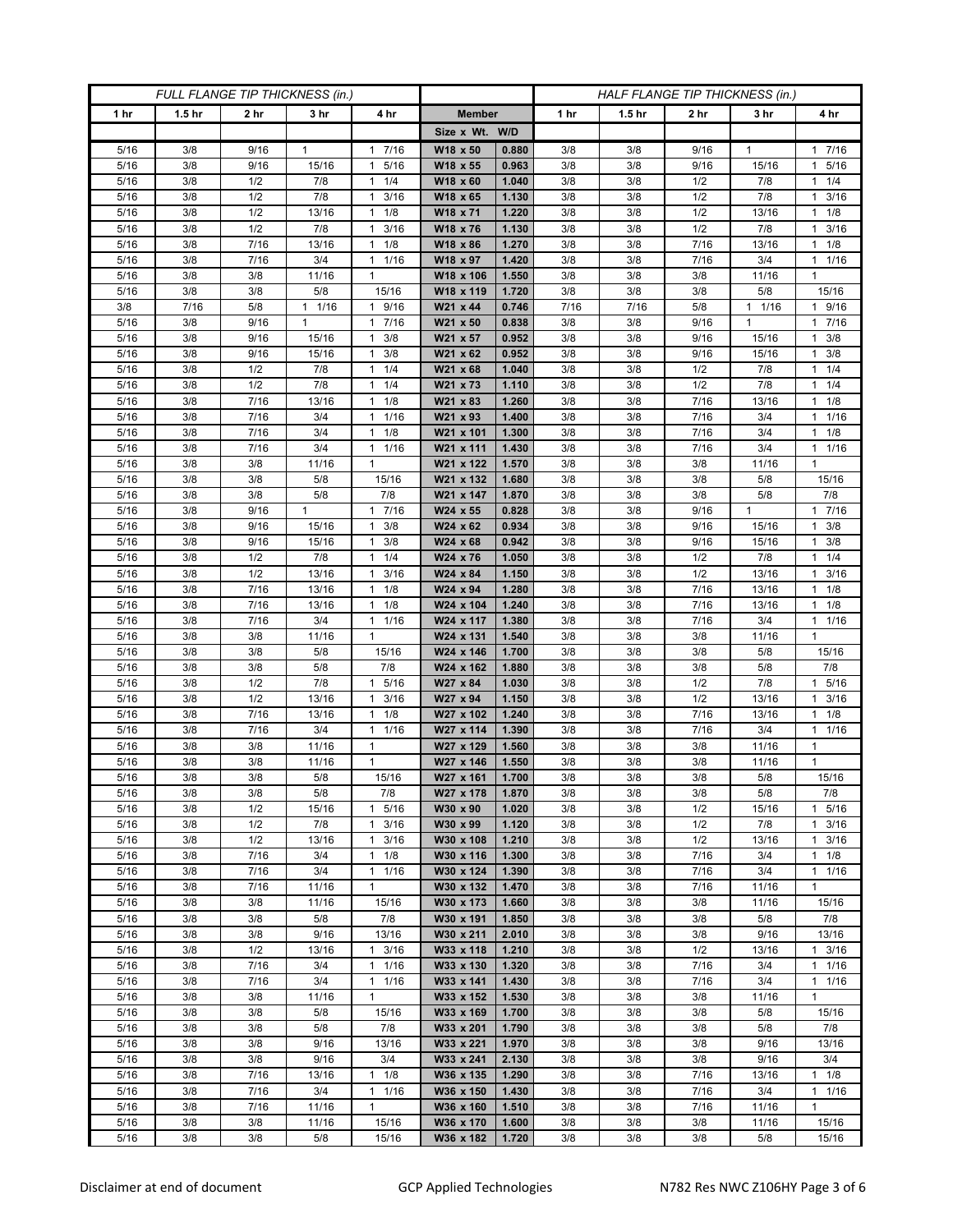| FULL FLANGE TIP THICKNESS (in.) |                   |                 |                                  |                                              | HALF FLANGE TIP THICKNESS (in.) |                |              |                   |                 |                              |                      |
|---------------------------------|-------------------|-----------------|----------------------------------|----------------------------------------------|---------------------------------|----------------|--------------|-------------------|-----------------|------------------------------|----------------------|
| 1 hr                            | 1.5 <sub>hr</sub> | 2 <sub>hr</sub> | 3 <sub>hr</sub>                  | 4 hr                                         | <b>Member</b>                   |                | 1 hr         | 1.5 <sub>hr</sub> | 2 <sub>hr</sub> | 3 hr                         | 4 hr                 |
|                                 |                   |                 |                                  |                                              | Size x Wt. W/D                  |                |              |                   |                 |                              |                      |
| 5/16                            | 3/8               | 3/8             | 5/8                              | 7/8                                          | W36 x 194                       | 1.810          | 3/8          | 3/8               | 3/8             | 5/8                          | 7/8                  |
| 5/16                            | 3/8               | 3/8             | 9/16                             | 13/16                                        | W36 x 210                       | 1.960          | 3/8          | 3/8               | 3/8             | 9/16                         | 13/16                |
| 5/16                            | 3/8               | 3/8             | 9/16                             | 13/16                                        | W36 x 230                       | 1.950          | 3/8          | 3/8               | 3/8             | 9/16                         | 13/16                |
| 5/16                            | 3/8               | 3/8             | 9/16                             | 13/16                                        | W36 x 245                       | 2.080          | 3/8          | 3/8               | 3/8             | 9/16                         | 13/16                |
| 5/16                            | 3/8               | 3/8             | 1/2                              | 11/16                                        | W36 x 256                       | 2.370          | 3/8          | 3/8               | 3/8             | 1/2                          | 11/16                |
| 5/16                            | 3/8<br>3/8        | 3/8<br>3/8      | 9/16<br>1/2                      | 3/4<br>3/4                                   | W36 x 260                       | 2.180<br>2.350 | 3/8<br>3/8   | 3/8<br>3/8        | 3/8<br>3/8      | 9/16<br>1/2                  | 3/4<br>3/4           |
| 5/16<br>5/16                    | 3/8               | 3/8             | 1/2                              | 11/16                                        | W36 x 280<br>W36 x 300          | 2.500          | 3/8          | 3/8               | 3/8             | 1/2                          | 11/16                |
| 1/2                             | 9/16              | 7/8             | 1/2<br>1                         | $2 \t1/8$                                    | Other                           | 0.370          | 9/16         | 9/16              | 7/8             | 1/2<br>1                     | $2 \t1/8$            |
| 1/2                             | 9/16              | 7/8             | 1/2<br>1                         | $2 \t1/8$                                    | Other                           | 0.380          | 9/16         | 9/16              | 7/8             | 1/2<br>1                     | $2 \t1/8$            |
| 1/2                             | 9/16              | 13/16           | 7/16<br>1                        | 2<br>1/16                                    | Other                           | 0.390          | 9/16         | 9/16              | 13/16           | 7/16<br>1                    | 2 1/16               |
| 1/2                             | 9/16              | 13/16           | 7/16<br>$\mathbf{1}$             | 1/16<br>2                                    | Other                           | 0.400          | 9/16         | 9/16              | 13/16           | 7/16                         | 2 1/16               |
| 1/2                             | 9/16              | 13/16           | 7/16<br>1                        | 1/16<br>2                                    | Other                           | 0.410          | 9/16         | 9/16              | 13/16           | 7/16<br>1                    | 2 1/16               |
| 7/16                            | 9/16              | 13/16           | 7/16<br>$\mathbf{1}$             | 2                                            | Other                           | 0.420          | 9/16         | 9/16              | 13/16           | 7/16<br>1                    | $\overline{c}$       |
| 7/16                            | 9/16              | 13/16           | 7/16<br>$\mathbf{1}$             | $\overline{2}$                               | Other                           | 0.430          | 9/16         | 9/16              | 13/16           | 7/16                         | $\overline{2}$       |
| $\frac{1}{7}{16}$               | 9/16              | 13/16           | 3/8<br>1                         | $\overline{2}$                               | Other                           | 0.440          | 9/16         | 9/16              | 13/16           | 3/8<br>1                     | $\overline{2}$       |
| 7/16                            | 9/16              | 13/16           | 3/8<br>$\mathbf{1}$              | $\overline{2}$                               | Other                           | 0.450          | 9/16         | 9/16              | 13/16           | 3/8<br>1                     | $\overline{2}$       |
| 7/16                            | 9/16              | 13/16           | $1 \t3/8$                        | 1 15/16                                      | Other                           | 0.460          | 9/16         | 9/16              | 13/16           | 3/8<br>1                     | 1 15/16              |
| 7/16<br>7/16                    | 1/2<br>1/2        | 3/4<br>3/4      | 3/8<br>1<br>3/8<br>1             | 1 15/16<br>1 15/16                           | Other<br>Other                  | 0.470<br>0.480 | 1/2<br>1/2   | 1/2<br>1/2        | 3/4<br>3/4      | 3/8<br>1<br>3/8<br>1         | 1 15/16<br>1 15/16   |
| 7/16                            | 1/2               | 3/4             | 5/16<br>$\mathbf{1}$             | 7/8<br>$\mathbf{1}$                          | Other                           | 0.490          | 1/2          | 1/2               | 3/4             | 5/16<br>1                    | 17/8                 |
| 7/16                            | 1/2               | 3/4             | 1 5/16                           | 7/8<br>1                                     | Other                           | 0.500          | 1/2          | 1/2               | 3/4             | 5/16<br>1                    | 17/8                 |
| 7/16                            | 1/2               | 3/4             | 5/16<br>1                        | 7/8<br>$\mathbf{1}$                          | Other                           | 0.510          | 1/2          | 1/2               | 3/4             | 5/16                         | 17/8                 |
| 7/16                            | 1/2               | 3/4             | 5/16<br>$\mathbf{1}$             | 7/8<br>$\mathbf{1}$                          | <b>Other</b>                    | 0.520          | 1/2          | 1/2               | 3/4             | 5/16<br>1                    | $1 \t7/8$            |
| 7/16                            | 1/2               | 3/4             | 1 5/16                           | 1 13/16                                      | Other                           | 0.530          | 1/2          | 1/2               | 3/4             | 5/16<br>1.                   | 1 13/16              |
| 7/16                            | 1/2               | 3/4             | 1/4<br>1                         | 1 13/16                                      | Other                           | 0.540          | 1/2          | 1/2               | 3/4             | 1/4                          | 1 13/16              |
| 7/16                            | 1/2               | 3/4             | 1/4<br>$\mathbf{1}$              | 1 13/16                                      | <b>Other</b>                    | 0.550          | 1/2          | 1/2               | 3/4             | 1/4<br>1                     | 1 13/16              |
| 7/16                            | 1/2               | 3/4             | $1 \t1/4$                        | 1 13/16                                      | Other                           | 0.560          | 1/2          | 1/2               | 3/4             | $1 \t1/4$                    | 1 13/16              |
| 7/16                            | 1/2               | 11/16           | 1/4<br>1                         | 3/4<br>1                                     | Other                           | 0.570          | 1/2          | 1/2               | 11/16           | 1/4<br>1                     | $1 \t3/4$            |
| 7/16                            | 1/2               | 11/16           | 1/4<br>$\mathbf{1}$              | $\mathbf{1}$<br>3/4                          | Other                           | 0.580          | 1/2          | 1/2               | 11/16           | 1/4<br>1                     | $1 \t3/4$            |
| 3/8                             | 1/2               | 11/16           | $1 \t1/4$                        | 3/4<br>$\mathbf{1}$                          | Other                           | 0.590          | 1/2          | 1/2               | 11/16           | 1/4<br>1.                    | $1 \t3/4$            |
| 3/8<br>3/8                      | 1/2<br>1/2        | 11/16<br>11/16  | 3/16<br>1<br>3/16<br>1           | 3/4<br>1<br>1 1 1 / 16                       | Other<br>Other                  | 0.600<br>0.610 | 1/2<br>1/2   | 1/2<br>1/2        | 11/16<br>11/16  | 3/16<br>1<br>3/16<br>1       | $1 \t3/4$<br>1 11/16 |
| 3/8                             | 7/16              | 11/16           | 3/16<br>1                        | 1 11/16                                      | Other                           | 0.620          | 7/16         | 7/16              | 11/16           | 3/16                         | 1 1 1 / 16           |
| 3/8                             | 7/16              | 11/16           | 3/16<br>1                        | 1 11/16                                      | Other                           | 0.630          | 7/16         | 7/16              | 11/16           | 3/16<br>1                    | 1 1 1 / 16           |
| 3/8                             | 7/16              | 11/16           | 3/16<br>$\mathbf{1}$             | 1 11/16                                      | Other                           | 0.640          | 7/16         | 7/16              | 11/16           | 3/16<br>1                    | 1 1 1/16             |
| 3/8                             | 7/16              | 11/16           | 3/16<br>1                        | 1 11/16                                      | Other                           | 0.650          | 7/16         | 7/16              | 11/16           | 3/16                         | 1 1 1 / 16           |
| 3/8                             | 7/16              | 11/16           | 3/16<br>1                        | 5/8<br>$\mathbf{1}$                          | Other                           | 0.660          | 7/16         | 7/16              | 11/16           | 3/16                         | 5/8<br>$\mathbf{1}$  |
| 3/8                             | 7/16              | 11/16           | 1/8<br>$\mathbf{1}$              | 5/8<br>$\mathbf{1}$                          | Other                           | 0.670          | 7/16         | 7/16              | 11/16           | 1/8<br>1                     | 1 5/8                |
| 3/8                             | 7/16              | 5/8             | 1/8<br>1                         | 5/8<br>1                                     | Other                           | 0.680          | 7/16         | 7/16              | 5/8             | 1/8                          | 5/8<br>$\mathbf{1}$  |
| 3/8                             | $7/16$            | 5/8             | 1/8<br>$\mathbf{1}$              | 5/8<br>$\mathbf{1}$                          | Other                           | 0.690          | 7/16         | 7/16              | 5/8             | 1/8<br>$\mathbf{1}$          | 5/8<br>$\mathbf{1}$  |
| 3/8                             | 7/16              | 5/8             | $1 \t1/8$                        | 5/8<br>$\mathbf{1}$                          | Other                           | 0.700          | 7/16         | 7/16              | 5/8             | $1 \t1/8$                    | $1 \t5/8$            |
| 3/8                             | 7/16<br>7/16      | 5/8             | $1 \t1/8$                        | 9/16<br>$\mathbf{1}$<br>9/16                 | Other                           | 0.710<br>0.720 | 7/16<br>7/16 | 7/16              | 5/8             | 1/8<br>$\mathbf{1}$<br>1/8   | 1 9/16               |
| 3/8<br>3/8                      | 7/16              | 5/8<br>5/8      | $1 \t1/8$<br>1/8<br>$\mathbf{1}$ | 1<br>9/16<br>$\mathbf{1}$                    | Other<br>Other                  | 0.730          | 7/16         | 7/16<br>7/16      | 5/8<br>5/8      | $\mathbf{1}$<br>1/8<br>1     | 1 9/16<br>1 9/16     |
| 3/8                             | 7/16              | 5/8             | 11/16                            | 9/16<br>$\mathbf{1}$                         | Other                           | 0.740          | 7/16         | 7/16              | 5/8             | 1/16<br>1                    | 1 9/16               |
| 3/8                             | 7/16              | 5/8             | $1 \t1/16$                       | 9/16<br>1                                    | Other                           | 0.750          | 7/16         | 7/16              | 5/8             | 1 1/16                       | 1 9/16               |
| 3/8                             | 7/16              | 5/8             | 1/16<br>$\mathbf{1}$             | 1/2<br>1                                     | Other                           | 0.760          | 7/16         | 7/16              | 5/8             | 1/16<br>1                    | $1 \t1/2$            |
| 3/8                             | 7/16              | 5/8             | 11/16                            | 1/2<br>$\mathbf{1}$                          | Other                           | 0.770          | 7/16         | 7/16              | 5/8             | 1/16<br>$\mathbf{1}$         | $1 \t1/2$            |
| 3/8                             | 7/16              | 5/8             | $1 \t1/16$                       | 1/2<br>1                                     | Other                           | 0.780          | 7/16         | 7/16              | 5/8             | 1 1/16                       | $1 \t1/2$            |
| 3/8                             | 7/16              | 5/8             | 1/16<br>$\mathbf{1}$             | 1/2<br>$\mathbf{1}$                          | Other                           | 0.790          | 7/16         | 7/16              | 5/8             | 1/16<br>1                    | $1 \t1/2$            |
| 3/8                             | 7/16              | 5/8             | 11/16                            | $\mathbf{1}$<br>1/2                          | Other                           | 0.800          | 7/16         | 7/16              | 5/8             | 1/16<br>$\mathbf{1}$         | $1 \t1/2$            |
| 3/8                             | 7/16              | 5/8             | 11/16                            | 1/2<br>$\mathbf{1}$                          | Other                           | 0.810          | 7/16         | 7/16              | 5/8             | 11/16                        | $1 \t1/2$            |
| 5/16                            | 3/8               | 9/16            | 1                                | 7/16<br>$\mathbf{1}$                         | Other                           | 0.820          | 3/8          | 3/8               | 9/16            | 1                            | 17/16                |
| 5/16<br>5/16                    | 3/8<br>3/8        | 9/16<br>9/16    | $\mathbf{1}$<br>$\mathbf{1}$     | $\mathbf{1}$<br>7/16<br>7/16<br>$\mathbf{1}$ | Other<br>Other                  | 0.830<br>0.840 | 3/8<br>3/8   | 3/8<br>3/8        | 9/16<br>9/16    | $\mathbf{1}$<br>$\mathbf{1}$ | 17/16<br>17/16       |
| 5/16                            | 3/8               | 9/16            | $\mathbf{1}$                     | 7/16<br>$\mathbf{1}$                         | Other                           | 0.850          | 3/8          | 3/8               | 9/16            | $\mathbf{1}$                 | 17/16                |
| 5/16                            | 3/8               | 9/16            | $\mathbf{1}$                     | 7/16<br>1                                    | Other                           | 0.860          | 3/8          | 3/8               | 9/16            | $\mathbf{1}$                 | 17/16                |
| 5/16                            | 3/8               | 9/16            | $\mathbf{1}$                     | 7/16<br>$\mathbf{1}$                         | Other                           | 0.870          | 3/8          | 3/8               | 9/16            | 1                            | 17/16                |
| 5/16                            | 3/8               | 9/16            | $\mathbf{1}$                     | 7/16<br>$\mathbf{1}$                         | Other                           | 0.880          | 3/8          | 3/8               | 9/16            | $\mathbf{1}$                 | 17/16                |
| 5/16                            | 3/8               | 9/16            | $\mathbf{1}$                     | 3/8<br>$\mathbf{1}$                          | Other                           | 0.890          | 3/8          | 3/8               | 9/16            | $\mathbf{1}$                 | $1 \t3/8$            |
| 5/16                            | 3/8               | 9/16            | $\mathbf{1}$                     | 3/8<br>1                                     | Other                           | 0.900          | 3/8          | 3/8               | 9/16            | $\mathbf{1}$                 | $\mathbf{1}$<br>3/8  |
| 5/16                            | 3/8               | 9/16            | $\mathbf{1}$                     | 3/8<br>1                                     | Other                           | 0.910          | 3/8          | 3/8               | 9/16            | $\mathbf{1}$                 | 3/8<br>$\mathbf{1}$  |
| 5/16                            | 3/8               | 9/16            | 15/16                            | 3/8<br>$\mathbf{1}$                          | Other                           | 0.920          | 3/8          | 3/8               | 9/16            | 15/16                        | $1 \t3/8$            |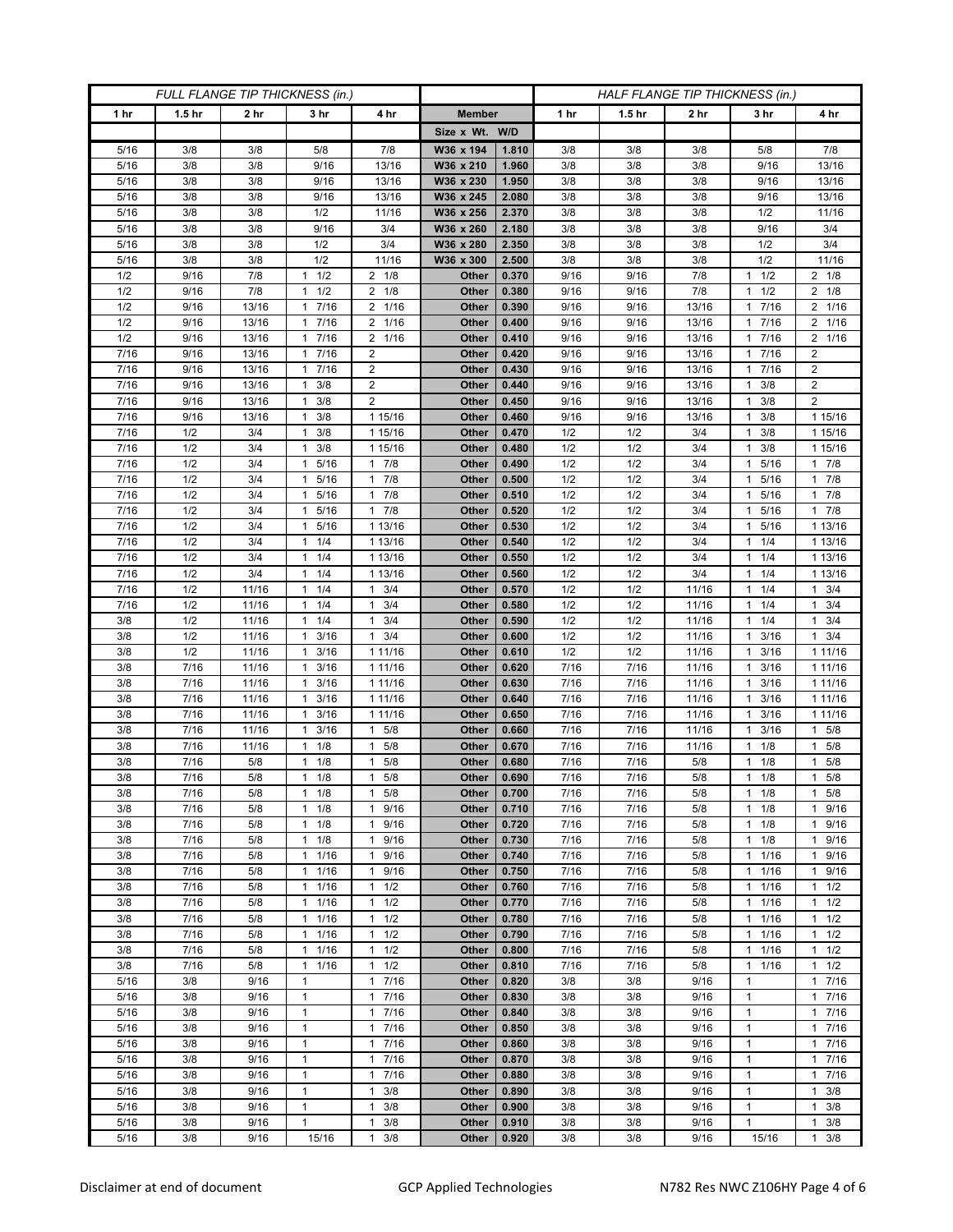| FULL FLANGE TIP THICKNESS (in.) |                   |                 |                 |                                            | HALF FLANGE TIP THICKNESS (in.) |                |            |                   |                 |                 |                          |
|---------------------------------|-------------------|-----------------|-----------------|--------------------------------------------|---------------------------------|----------------|------------|-------------------|-----------------|-----------------|--------------------------|
| 1 hr                            | 1.5 <sub>hr</sub> | 2 <sub>hr</sub> | 3 <sub>hr</sub> | 4 hr                                       | <b>Member</b>                   |                | 1 hr       | 1.5 <sub>hr</sub> | 2 <sub>hr</sub> | 3 <sub>hr</sub> | 4 hr                     |
|                                 |                   |                 |                 |                                            | Size x Wt. W/D                  |                |            |                   |                 |                 |                          |
| 5/16                            | 3/8               | 9/16            | 15/16           | 3/8<br>$\mathbf{1}$                        | Other                           | 0.930          | 3/8        | 3/8               | 9/16            | 15/16           | 3/8<br>1                 |
| 5/16                            | 3/8               | 9/16            | 15/16           | 3/8<br>$\mathbf{1}$                        | Other                           | 0.940          | 3/8        | 3/8               | 9/16            | 15/16           | $1 \t3/8$                |
| 5/16                            | 3/8               | 9/16            | 15/16           | 3/8<br>1                                   | Other                           | 0.950          | 3/8        | 3/8               | 9/16            | 15/16           | $1 \t3/8$                |
| 5/16                            | 3/8               | 9/16            | 15/16           | $\mathbf{1}$<br>5/16                       | Other                           | 0.960          | 3/8        | 3/8               | 9/16            | 15/16           | 5/16<br>1                |
| 5/16                            | 3/8               | 9/16            | 15/16           | 5/16<br>$\mathbf{1}$                       | Other                           | 0.970          | 3/8        | 3/8               | 9/16            | 15/16           | 5/16<br>1                |
| 5/16                            | 3/8               | 9/16            | 15/16           | 5/16<br>$\mathbf{1}$                       | Other                           | 0.980          | 3/8        | 3/8               | 9/16            | 15/16           | 1 5/16                   |
| 5/16                            | 3/8               | 9/16            | 15/16           | 5/16<br>$\mathbf{1}$                       | Other                           | 0.990          | 3/8        | 3/8               | 9/16            | 15/16           | 5/16<br>1                |
| 5/16                            | 3/8               | 1/2             | 15/16           | 5/16<br>$\mathbf{1}$                       | Other                           | 1.000          | 3/8        | 3/8               | 1/2             | 15/16           | 5/16<br>$\mathbf{1}$     |
| 5/16                            | 3/8               | 1/2             | 15/16           | 5/16<br>$\mathbf{1}$                       | Other                           | 1.010          | 3/8        | 3/8               | 1/2             | 15/16           | 1 5/16                   |
| 5/16                            | 3/8               | 1/2             | 15/16           | 5/16<br>$\mathbf{1}$                       | Other                           | 1.020          | 3/8        | 3/8               | 1/2             | 15/16           | 5/16<br>$\mathbf{1}$     |
| 5/16                            | 3/8               | 1/2             | 7/8             | 5/16<br>$\mathbf{1}$                       | Other                           | 1.030          | 3/8        | 3/8               | 1/2             | 7/8             | 1 5/16                   |
| 5/16                            | 3/8               | 1/2             | 7/8             | 1/4<br>$\mathbf{1}$                        | Other                           | 1.040          | 3/8        | 3/8               | 1/2             | 7/8             | $1 \t1/4$                |
| 5/16<br>5/16                    | 3/8<br>3/8        | 1/2<br>1/2      | 7/8<br>7/8      | 1/4<br>$\mathbf{1}$<br>1/4<br>$\mathbf{1}$ | Other<br>Other                  | 1.050<br>1.060 | 3/8<br>3/8 | 3/8<br>3/8        | 1/2<br>1/2      | 7/8<br>7/8      | $1 \t1/4$<br>$1 \t1/4$   |
| 5/16                            | 3/8               | 1/2             | 7/8             | 1/4<br>$\mathbf{1}$                        | Other                           | 1.070          | 3/8        | 3/8               | 1/2             | 7/8             | $1 \t1/4$                |
| 5/16                            | 3/8               | 1/2             | 7/8             | 1/4<br>1                                   | Other                           | 1.080          | 3/8        | 3/8               | 1/2             | 7/8             | $1 \t1/4$                |
| 5/16                            | 3/8               | 1/2             | 7/8             | 1/4<br>1                                   | Other                           | 1.090          | 3/8        | 3/8               | 1/2             | 7/8             | $1 \t1/4$                |
| 5/16                            | 3/8               | 1/2             | 7/8             | 1/4<br>1                                   | Other                           | 1.100          | 3/8        | 3/8               | 1/2             | 7/8             | $1 \t1/4$                |
| 5/16                            | 3/8               | 1/2             | 7/8             | 1/4<br>$\mathbf{1}$                        | Other                           | 1.110          | 3/8        | 3/8               | 1/2             | 7/8             | $1 \t1/4$                |
| 5/16                            | 3/8               | 1/2             | 7/8             | 3/16<br>$\mathbf{1}$                       | Other                           | 1.120          | 3/8        | 3/8               | 1/2             | 7/8             | $1 \t3/16$               |
| 5/16                            | 3/8               | 1/2             | 7/8             | 3/16<br>1                                  | Other                           | 1.130          | 3/8        | 3/8               | 1/2             | 7/8             | 3/16<br>$\mathbf{1}$     |
| $5/16$                          | 3/8               | 1/2             | 7/8             | 3/16<br>1                                  | Other                           | 1.140          | 3/8        | 3/8               | 1/2             | 7/8             | 3/16<br>$\mathbf{1}$     |
| 5/16                            | 3/8               | 1/2             | 13/16           | 3/16<br>$\mathbf{1}$                       | Other                           | 1.150          | 3/8        | 3/8               | 1/2             | 13/16           | 3/16<br>$\mathbf{1}$     |
| $5/16$                          | 3/8               | 1/2             | 13/16           | $3/16$<br>1                                | Other                           | 1.160          | 3/8        | 3/8               | 1/2             | 13/16           | $1 \t3/16$               |
| 5/16                            | 3/8               | 1/2             | 13/16           | 3/16<br>1                                  | Other                           | 1.170          | 3/8        | 3/8               | 1/2             | 13/16           | $1 \t3/16$               |
| 5/16                            | 3/8               | 1/2             | 13/16           | 3/16<br>$\mathbf{1}$                       | Other                           | 1.180          | 3/8        | 3/8               | 1/2             | 13/16           | 3/16<br>$\mathbf{1}$     |
| 5/16                            | 3/8               | 1/2             | 13/16           | 3/16<br>1                                  | Other                           | 1.190          | 3/8        | 3/8               | 1/2             | 13/16           | $1 \t3/16$               |
| 5/16                            | 3/8               | 1/2             | 13/16           | 3/16<br>1                                  | Other                           | 1.200          | 3/8        | 3/8               | 1/2             | 13/16           | $1 \t3/16$               |
| 5/16<br>5/16                    | 3/8<br>3/8        | 1/2<br>1/2      | 13/16<br>13/16  | 3/16<br>1<br>1/8<br>$\mathbf{1}$           | Other                           | 1.210          | 3/8<br>3/8 | 3/8<br>3/8        | 1/2<br>1/2      | 13/16<br>13/16  | 3/16<br>1<br>$1 \t1/8$   |
| 5/16                            | 3/8               | 7/16            | 13/16           | 1/8<br>1                                   | Other<br>Other                  | 1.220<br>1.230 | 3/8        | 3/8               | 7/16            | 13/16           | $1 \t1/8$                |
| 5/16                            | 3/8               | 7/16            | 13/16           | 1/8<br>1                                   | Other                           | 1.240          | 3/8        | 3/8               | 7/16            | 13/16           | $1 \t1/8$                |
| 5/16                            | 3/8               | 7/16            | 13/16           | 1/8<br>$\mathbf{1}$                        | Other                           | 1.250          | 3/8        | 3/8               | 7/16            | 13/16           | $1 \t1/8$                |
| 5/16                            | 3/8               | 7/16            | 13/16           | 1/8<br>$\mathbf{1}$                        | Other                           | 1.260          | 3/8        | 3/8               | 7/16            | 13/16           | $1 \t1/8$                |
| 5/16                            | 3/8               | 7/16            | 13/16           | 1/8<br>$\mathbf{1}$                        | Other                           | 1.270          | 3/8        | 3/8               | 7/16            | 13/16           | $1 \t1/8$                |
| 5/16                            | 3/8               | 7/16            | 13/16           | 1/8<br>$\mathbf{1}$                        | Other                           | 1.280          | 3/8        | 3/8               | 7/16            | 13/16           | $1 \t1/8$                |
| 5/16                            | 3/8               | 7/16            | 13/16           | $\mathbf{1}$<br>1/8                        | Other                           | 1.290          | 3/8        | 3/8               | 7/16            | 13/16           | $1 \t1/8$                |
| 5/16                            | 3/8               | 7/16            | 3/4             | 1/8<br>$\mathbf{1}$                        | Other                           | 1.300          | 3/8        | 3/8               | 7/16            | 3/4             | $1 \t1/8$                |
| 5/16                            | 3/8               | 7/16            | 3/4             | 1/8<br>$\mathbf{1}$                        | Other                           | 1.310          | 3/8        | 3/8               | 7/16            | 3/4             | $1 \t1/8$                |
| $5/16$                          | 3/8               | 7/16            | 3/4             | $1/16$<br>$\mathbf{1}$                     | Other                           | 1.320          | 3/8        | 3/8               | 7/16            | 3/4             | 11/16                    |
| $5/16$                          | 3/8               | 7/16            | 3/4             | 1/16<br>$\mathbf{1}$                       | Other                           | 1.330          | 3/8        | 3/8               | 7/16            | 3/4             | 11/16                    |
| 5/16                            | 3/8<br>3/8        | 7/16<br>7/16    | 3/4             | $1 \t1/16$<br>$\mathbf{1}$<br>1/16         | Other                           | 1.340<br>1.350 | 3/8        | 3/8               | 7/16            | 3/4             | $1 \t1/16$               |
| 5/16<br>5/16                    | 3/8               | 7/16            | 3/4<br>3/4      | 1/16<br>$\mathbf{1}$                       | Other<br>Other                  | 1.360          | 3/8<br>3/8 | 3/8<br>3/8        | 7/16<br>7/16    | 3/4<br>3/4      | $1 \t1/16$<br>$1 \t1/16$ |
| 5/16                            | 3/8               | 7/16            | 3/4             | $\mathbf{1}$<br>1/16                       | Other                           | 1.370          | 3/8        | 3/8               | 7/16            | 3/4             | $1 \t1/16$               |
| 5/16                            | 3/8               | 7/16            | 3/4             | $\mathbf{1}$<br>1/16                       | Other                           | 1.380          | 3/8        | 3/8               | 7/16            | 3/4             | $1 \t1/16$               |
| 5/16                            | 3/8               | 7/16            | 3/4             | 1/16<br>$\mathbf{1}$                       | Other                           | 1.390          | 3/8        | 3/8               | 7/16            | 3/4             | $1 \t1/16$               |
| 5/16                            | 3/8               | 7/16            | 3/4             | 1/16<br>$\mathbf{1}$                       | Other                           | 1.400          | 3/8        | 3/8               | 7/16            | 3/4             | 11/16                    |
| 5/16                            | 3/8               | 7/16            | 3/4             | $\mathbf{1}$<br>1/16                       | Other                           | 1.410          | 3/8        | 3/8               | 7/16            | 3/4             | $1 \t1/16$               |
| 5/16                            | 3/8               | 7/16            | 3/4             | 1/16<br>$\mathbf{1}$                       | Other                           | 1.420          | 3/8        | 3/8               | 7/16            | 3/4             | $1 \t1/16$               |
| 5/16                            | 3/8               | 7/16            | 3/4             | $\mathbf{1}$<br>1/16                       | Other                           | 1.430          | 3/8        | 3/8               | 7/16            | 3/4             | 11/16                    |
| 5/16                            | 3/8               | 7/16            | 3/4             | $\mathbf{1}$                               | Other                           | 1.440          | 3/8        | 3/8               | 7/16            | 3/4             | 1                        |
| 5/16                            | 3/8               | 7/16            | 3/4             | 1                                          | Other                           | 1.450          | 3/8        | 3/8               | 7/16            | 3/4             | 1                        |
| 5/16                            | 3/8               | 7/16            | 3/4             | $\mathbf{1}$                               | Other                           | 1.460          | 3/8        | 3/8               | 7/16            | 3/4             | $\mathbf{1}$             |
| 5/16                            | 3/8               | 7/16            | 11/16           | $\mathbf{1}$                               | <b>Other</b>                    | 1.470          | 3/8        | 3/8               | 7/16            | 11/16           | 1                        |
| 5/16<br>5/16                    | 3/8<br>3/8        | 7/16<br>7/16    | 11/16<br>11/16  | $\mathbf{1}$<br>$\mathbf{1}$               | Other<br>Other                  | 1.480<br>1.490 | 3/8<br>3/8 | 3/8<br>3/8        | 7/16<br>7/16    | 11/16<br>11/16  | $\mathbf{1}$<br>1        |
| 5/16                            | 3/8               | 7/16            | 11/16           | $\mathbf{1}$                               | <b>Other</b>                    | 1.500          | 3/8        | 3/8               | 7/16            | 11/16           | 1                        |
| 5/16                            | 3/8               | 7/16            | 11/16           | $\mathbf{1}$                               | <b>Other</b>                    | 1.510          | 3/8        | 3/8               | 7/16            | 11/16           | 1                        |
| 5/16                            | 3/8               | 7/16            | 11/16           | $\mathbf{1}$                               | Other                           | 1.520          | 3/8        | 3/8               | 7/16            | 11/16           | 1                        |
| 5/16                            | 3/8               | 3/8             | 11/16           | $\mathbf{1}$                               | Other                           | 1.530          | 3/8        | 3/8               | 3/8             | 11/16           | $\mathbf{1}$             |
| 5/16                            | 3/8               | 3/8             | 11/16           | $\mathbf{1}$                               | Other                           | 1.540          | 3/8        | 3/8               | 3/8             | 11/16           | 1                        |
| 5/16                            | 3/8               | 3/8             | 11/16           | $\mathbf{1}$                               | Other                           | 1.550          | 3/8        | 3/8               | 3/8             | 11/16           | 1                        |
| 5/16                            | 3/8               | 3/8             | 11/16           | $\mathbf{1}$                               | Other                           | 1.560          | 3/8        | 3/8               | 3/8             | 11/16           | $\mathbf{1}$             |